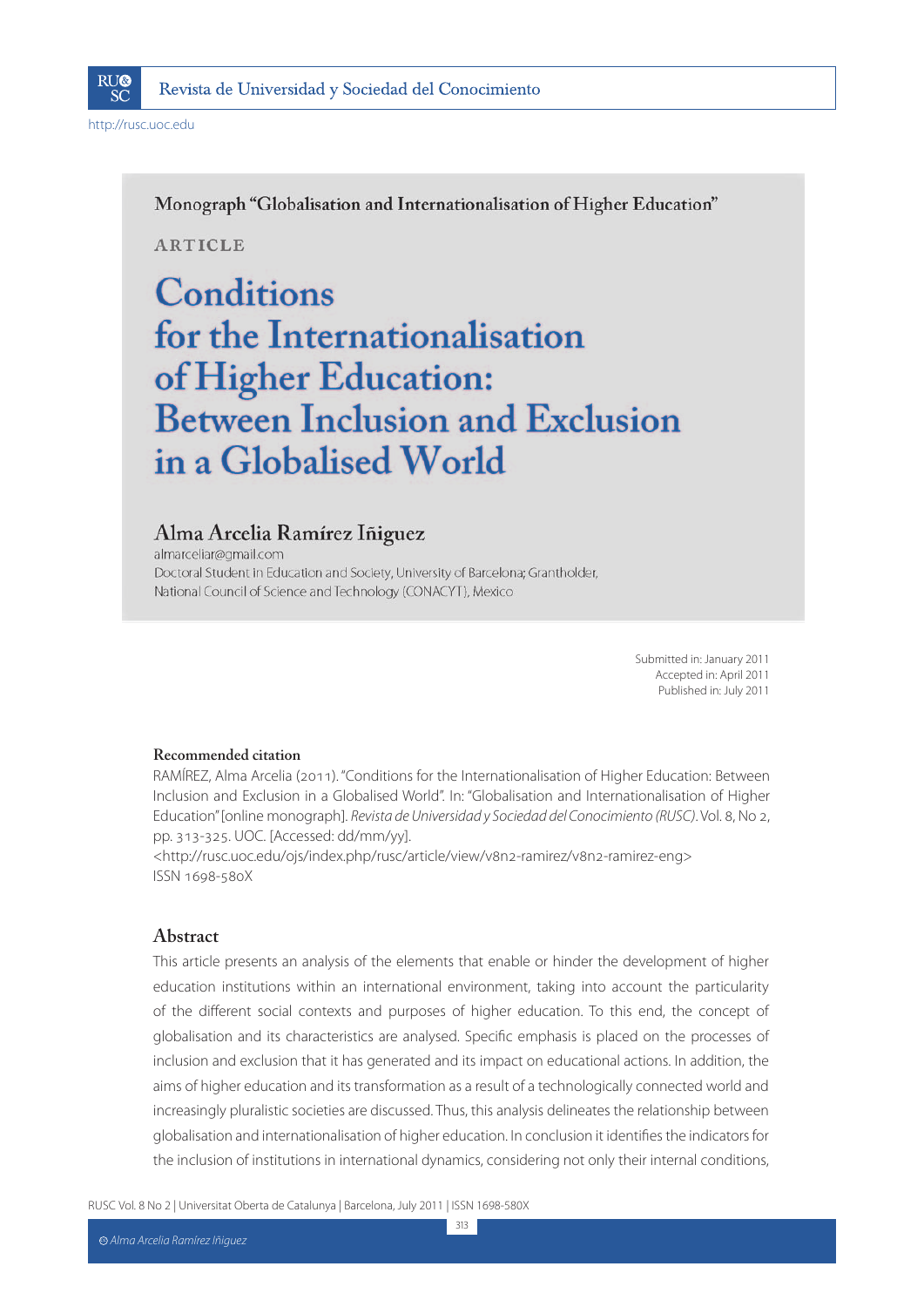

Conditions for the Internationalisation of Higher Education…

but also those related to the society in which they operate. In other words, this article presents an approach to internationalisation that involves institutional, cultural, social, economic and educational factors that facilitate or hinder integration into the global world.

### **Keywords**

globalisation, higher education, internationalisation, inclusion, exclusion

# *Condiciones para la internacionalización de la educación superior: entre la inclusión y la exclusión en un mundo globalizado*

### *Resumen*

Este artículo presenta un análisis de los elementos que posibilitan o dificultan el desarrollo de las instituciones de educación superior dentro de un entorno internacional, teniendo en cuenta la particularidad de los distintos contextos sociales y los fines de la educación superior. Para ello, se analiza el concepto de globalización y sus características, destacando los procesos de inclusión y exclusión que ha generado y su impacto en las acciones educativas. Asimismo, se discuten los propósitos de la educación superior y sus transformaciones como consecuencia de las demandas de un mundo interconectado tecnológicamente y de sociedades cada vez más plurales. De esta manera, la reflexión conceptual se realiza en torno a la relación entre globalización, educación superior e internacionalización, y se concluye con los indicadores que favorecen la inclusión de las instituciones en las dinámicas internacionales, considerando no sólo sus condiciones internas, sino también aquellas relacionadas con la sociedad en la que se desenvuelven. Por lo tanto, se destaca una perspectiva de la internacionalización que involucra factores institucionales, culturales, sociales, económicos y educativos que facilitan u obstaculizan una integración en el mundo global.

### *Palabras clave*

globalización, educación superior, internacionalización, inclusión, exclusión

# **Globalisation and Educational Processes**

In recent decades, processes of social change have been generated as a result of transformations in several areas: technology, economics and social policy. These changes have manifested themselves in various ways, such as a greater interconnection among countries, faster information flows and realtime news about what is happening in other parts of the world. New information and communication technologies (ICTs) facilitate links between societies and an awareness of other cultures.

While economic and political relationships among countries are nothing new, they take on a different dimension in a globalised world. From the late  $15<sup>th</sup>$  century to the mid  $20<sup>th</sup>$  century, trade links fostered cultural exchanges and power relationships among countries, which came closer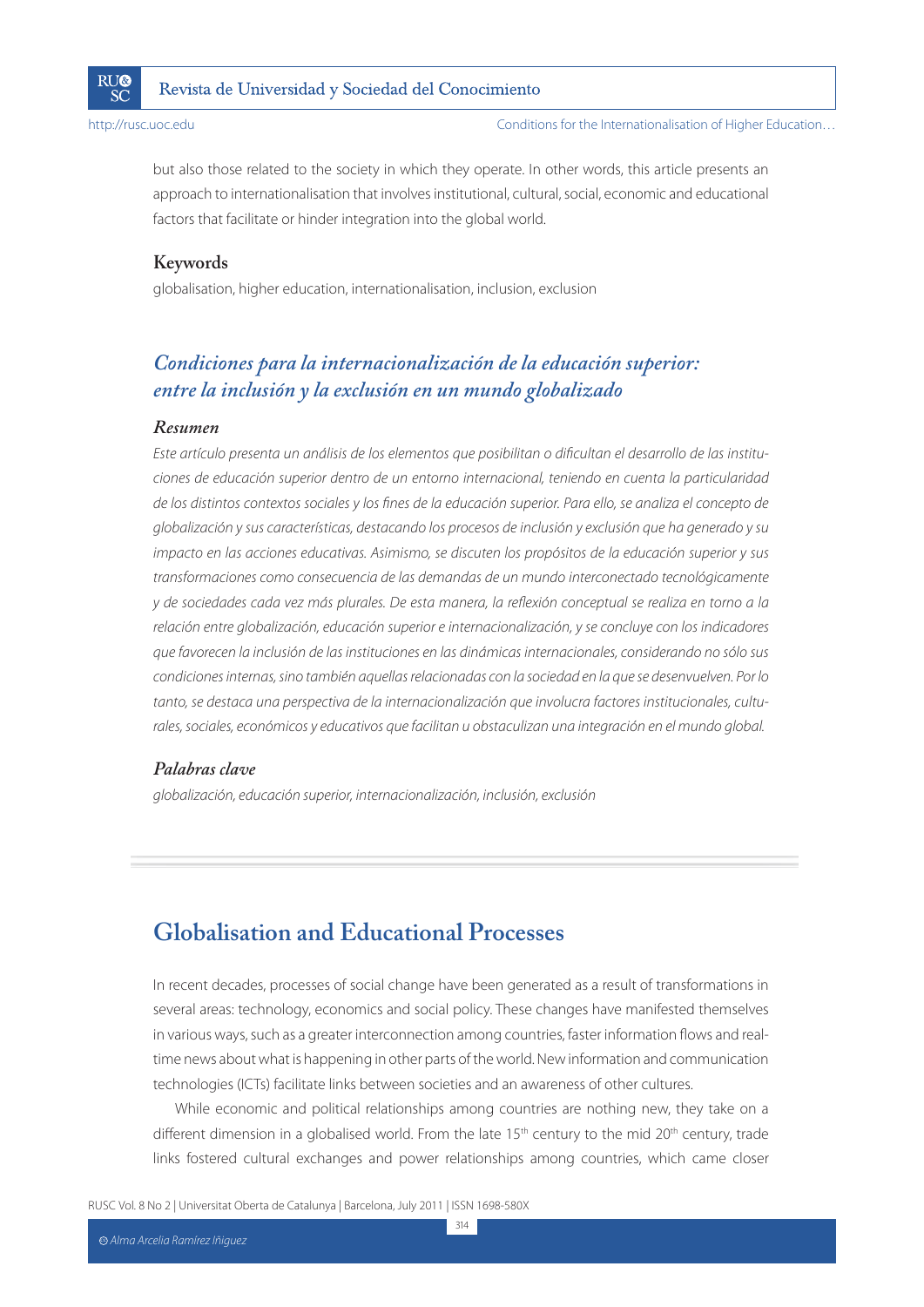#### Conditions for the Internationalisation of Higher Education…

together and coexisted amid confrontation, integration and imposition (Beck, 1998; García, 2000; Friedman, 2006). However, the relationships currently being established among nations demand the construction of a new paradigm, in which the characteristic features of this global reality need to be defined (Martin & Schumann, 1998; García, 2000; Bauman, 2001; Rivero, 2006). These can be classified into the following categories:

- a) Technological revolution. ICTs offer an immediate connection with what is happening anywhere in the world, and this has led to changes in the ways we relate to each other. The advent of the Internet and advances made in communication devices have led to information being available at any time. This revolution also impacts on personal and work-related habits, and changes production and coexistence systems.
- b) Market extension. Being constantly interconnected has facilitated trade expansion and the union of regions to form common markets, such as the European Union (EU), the North American Free Trade Agreement (NAFTA) and the common market of Latin-American countries (Mercosur). This opening enables a large-scale exchange, in which trade barriers disappear and market rules govern relationships among countries.
- c) Dominance of an economic-social model. Global-scale trade liberalisation has given rise to just one way of understanding economic and social policy: the neoliberal one. From this perspective, the state is no longer absolutely responsible for the welfare of its citizens; it becomes an agent that regulates the actions of private agents in a logic of competition. While the state has sovereignty over the control of economic activities and social welfare policies, such sovereignty is becoming increasingly subordinated to the overriding economic forces of agents external to a particular territory.
- d) Enlargement of borders. A consequence of the three previous categories is that borders, which once delimited the powers of states within particular territories, are now permeable and no longer clearly defined. While it is possible to distinguish the geographical extent of a nation's territory, trade dynamics, technological advances and the opening of markets have led borders between countries to become relative, since they are now dependent on economic actions.

A consequence of globalisation is the transformation of other processes, such as migration, coexisting with things that are different, the shaping of culturally diverse societies and the inclusion/exclusion of people on local and global scales.

Access to the benefits provided by ICTs, the advantages of breaking down trade barriers and the chance to move from one place to another without any restrictions are globalisation conditions that are only within reach of a certain few, and they give rise to a new polarisation (Bauman, 2001). In this disparity, some have unprecedented freedom to move around irrespective of physical barriers and to act at a distance, thus enabling them to invest in any stock exchange or through any branch agent by

RUSC Vol. 8 No 2 | Universitat Oberta de Catalunya | Barcelona, July 2011 | ISSN 1698-580X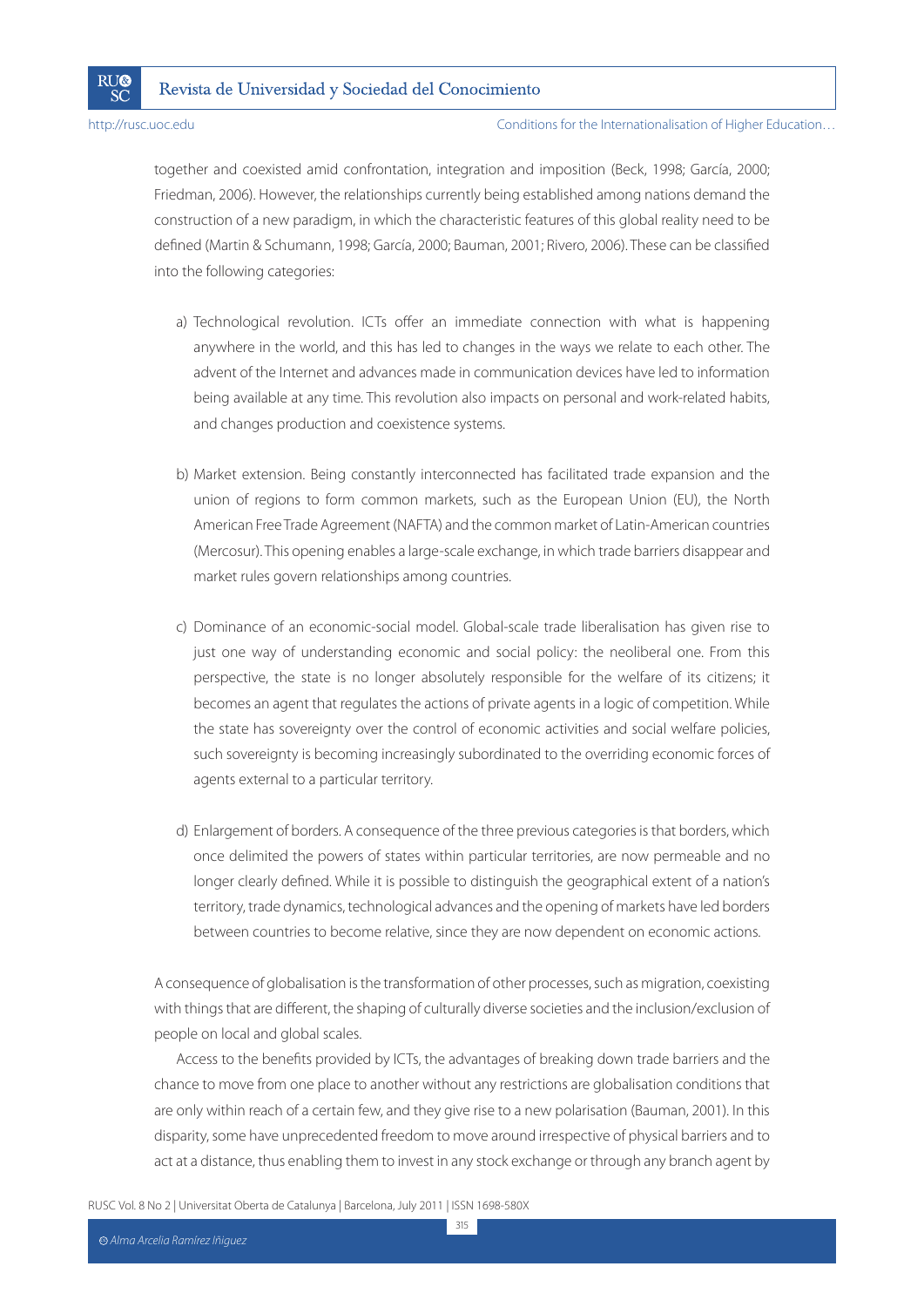**RU®** 

SČ

#### Conditions for the Internationalisation of Higher Education…

eliminating all geographical distances. Likewise, cross-national companies are able to produce in one country, pay taxes in another, demand costs for infrastructure creation in a third country and draw on a workforce where it is economically most advantageous (Beck, 1998). Globalisation has also allowed people to become more mobile; they are able to travel to several countries in short spaces of time and be in Tokyo, the United States and somewhere in Europe all in the same week.

In contrast, the World Development Report (2009) specifies that production is concentrated in big cities, advanced regions and wealthy nations. In countries like Brazil, China and India, it shows that poverty rates in developing states are twice as high as those in the most developed states. Similarly, more than 1 billion people on the planet subsist on less than 2% of the world's wealth.

Consequently, technological advances and the ability to move from one place to another, to expand commercial links and to seek out the most suitable resources to benefit from the enlargement of borders are only available to a minority of people worldwide. The others have to find ways simply to get by and to secure better standards of living, which is reflected in migration. According to the World Migration Report (2010), the number of international migrants has increased sharply in recent decades. Furthermore, it states that if the migrant population continues to grow at same rate as it has in the last 20 years, the number of migrants could reach 405 million by 2050. It is estimated that the workforce in the economically most developed countries will amount to almost 600 million by 2050, whereas the workforce in the least developed countries is expected to increase by 3 billion by 2020 and 3.6 billion by 2040. As a result, the report calculates that the demand for migrant workers will probably increase in the developed world due to ageing populations and the need to attract highly qualified people.

In this context, the conditions of inequality are obvious. People with the chance of getting a well paid job, access to education and the necessary resources to develop in a highly interconnected world are those who can exercise their right to movement, personal growth and freedom by overcoming all the physical and media barriers that define today's world.

The diversity of societies and the constant changes that they are experiencing as a consequence of globalisation mean that there is a need for training processes that allow individuals to learn to coexist with differences and to develop in a dynamic environment. In short, people need to adapt and change. In order to cope in a global world, individuals should ideally have the following competencies (Leiva, 2009):

- 1. A knowledge of global society. A sound knowledge of what is happening in the world and of the international socioeconomic and political situation.
- 2. An understanding of technology. A knowledge of new technological trends and the opportunities they offer in different areas.
- 3. A command of languages. A particular command of English and the ability to get by in other languages, which will allow individuals to have a more in-depth knowledge of other cultures and to communicate more effectively.

RUSC Vol. 8 No 2 | Universitat Oberta de Catalunya | Barcelona, July 2011 | ISSN 1698-580X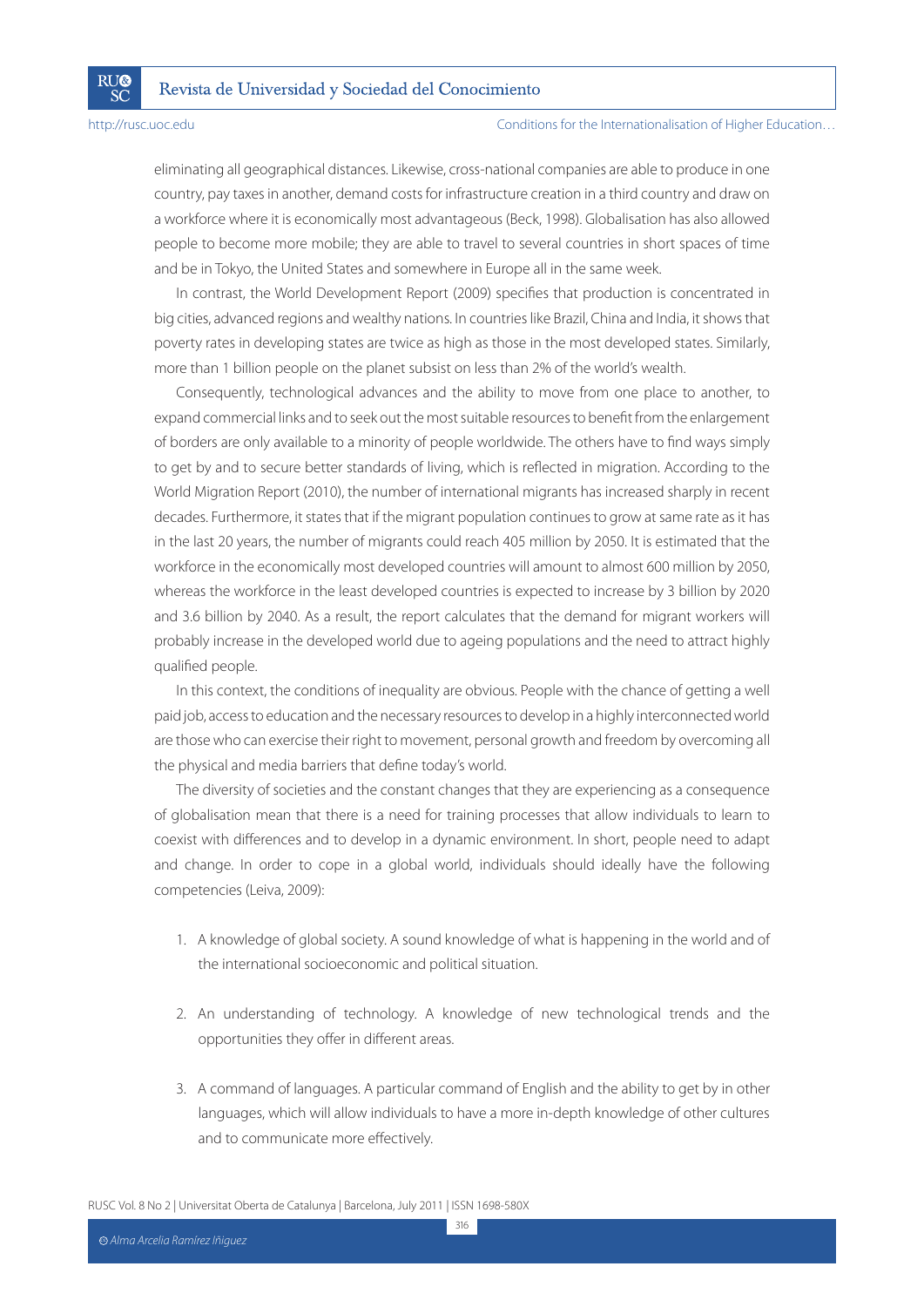**RU®** 

SČ

4. International experience. This is important, and may take the form of either studying or working abroad. This is a prerequisite for gaining a broader vision of the world.

In theory, the development of these competencies within an educational process allows individuals to adapt better and to operate in a global world, thus responding to its demands. However, such competencies are gained through continuous educational processes and specific instruction that are only within reach of a certain few. The coverage and quality of primary education, in which the basic competencies for living and coexisting are learnt, is a pending issue. In 2007, the number of primary school age children across the globe without schooling was 72 million; furthermore, if current trends are taken into account, 56 million children may still be deprived of schooling by 2015 (UNESCO, 2010). In addition, there are significant differences in the attainment of quality, meaning that the learning of basic competencies is unequal both within and among countries.

The forces of globalisation open up educational opportunities and offer the tools for a more effective use of time, space and knowledge. However, people with no schooling, bad health and food conditions and an impoverished environment are excluded from these opportunities and remain on the sidelines of the welfare that others enjoy. Therefore, they struggle to obtain some kind of benefit from the spaces of subordination that are still free. On this point, higher education has both an economic function and a social function.

# **The Purposes of Higher Education in a Globalised Context**

In the World Declaration on Higher Education (1998), it was agreed that the main mission of this level of education is to educate, train and undertake research. Within this objective, there are specific references to the training of highly qualified diploma holders, the construction of an open space that promotes lifelong learning, the generation and dissemination of knowledge, and the contribution to understanding, interpreting, fostering and disseminating national, regional, international and historical cultures. Higher education's mission also involves inculcating certain values in young people, such as democratic citizenship based on debate, the promotion of criticism and objectivity, and contributions to the development and improvement of education at all levels, mainly by training teaching staff.

Consequently, higher education holds the power to effect change through basic teaching, research and knowledge dissemination activities. It shapes the educational sphere within which economically-related professional competences are developed, as are those related to social values, critical capacity and social transformation. In higher education, actions are taken to contribute to narrowing the inequality gap, to foster values such as tolerance, democracy and equality, and to promote scientific innovation aimed at creating knowledge and solving problems.

UNESCO (2004) mentioned that the factors that led to a re-think of training priorities in higher education were the proliferation of multinational companies; new ways of providing educational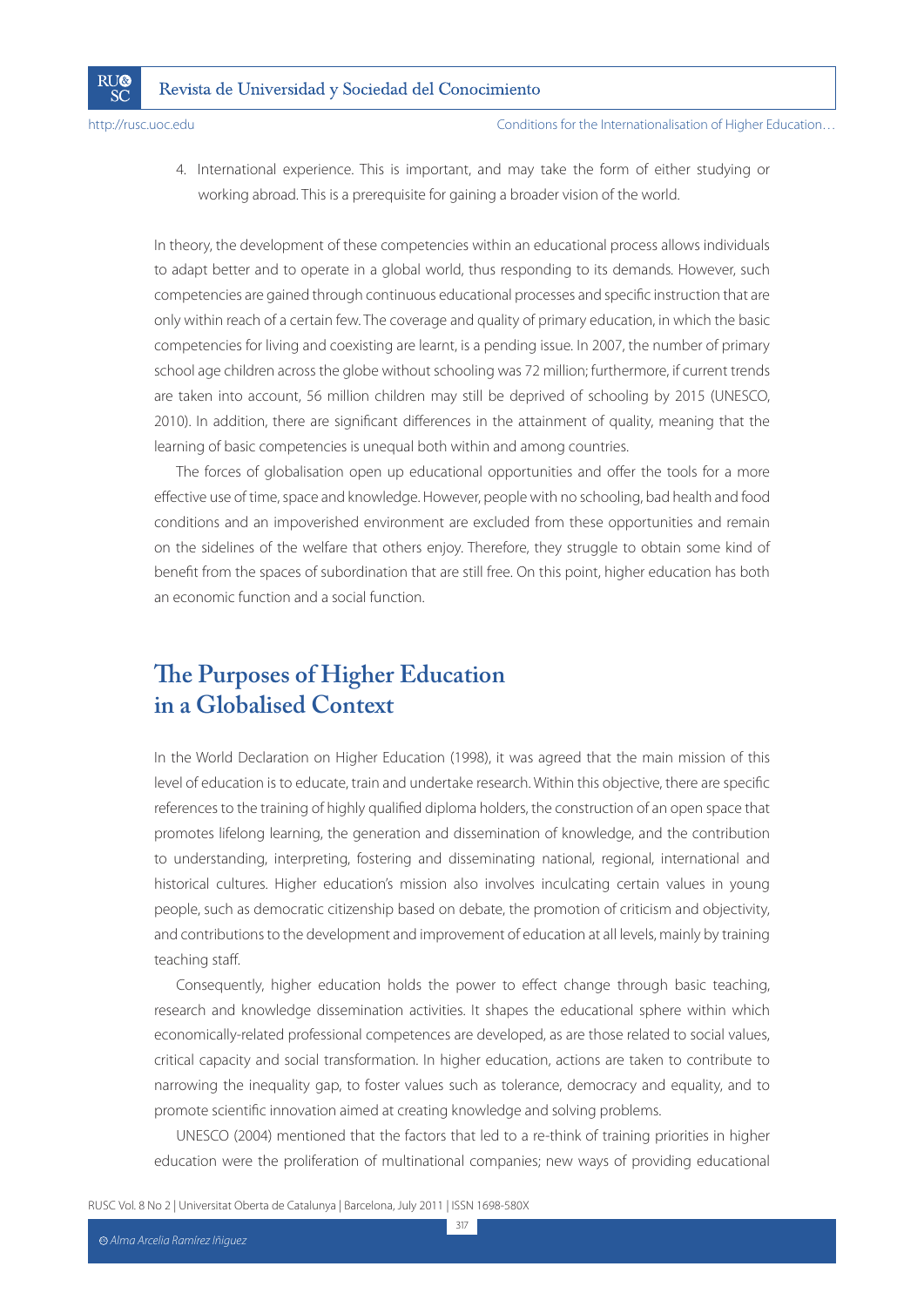**RU®** 

SČ

#### Conditions for the Internationalisation of Higher Education…

services such as distance education and instruction through virtual media; the enormous diversity of qualifications and certificates; an increase in student mobility and in educational programmes based on international cooperation; the need for lifelong learning; and an increase in private investment in education.

The global reality places certain demands on higher education; these demands are connected with the requirements of today's economy, the transformation of knowledge, the short-lived validity of some information and the need to use ICTs to facilitate instructional processes. In this respect, higher education has taken on the role of educating to respond to new economic schemes and of creating knowledge (Altbach, 2006), as well as teaching, learning and a service to society through the engagement of the public sector and private enterprise (Knight, 2011).

The 2009 World Congress on Higher Education, besides ratifying the missions and functions of higher education declared in 1998, highlighted its social responsibility in terms of creating participation spaces for all stakeholders intervening in educational actions and knowledge generation. Emphasis was placed on the need to strengthen access to and the equity and quality of higher education, which implies both financial and educational support for the most marginal communities, the strengthening of teacher training and the educational planning of basic teaching. In addition, mention was made of the need to use networks and collaborations among institutions to contribute to mutual understanding and to promote a culture of peace, student exchanges and international cooperation through mechanisms that ensure multilateral and multicultural collaboration, as well as an increase in regional cooperation with regard to recognising qualifications.

The new challenges for higher education involve an acknowledgement of the local needs of institutions as well as international cooperation to help them meet those needs. Making full use of the global network is a key aspect in the quest for an equitable education and the reduction of disparities among, between and within institutions.

However, the relationship between higher education institutions and globalisation is complex. While there is an acknowledgment of the fact that these should respond to a local reality in a global context, the conditions in which internationalisation presents itself as a means of attaining that objective are questionable, both in terms of their aims and meaning.

## **Conditions for the Internationalisation of Institutions**

In essence, universities respond to national interests or, in other words, to their local needs. In this respect, internationalisation responds to each institution's specific objectives. So, while some universities may not be international, all of them are subject to the same globalisation processes (Scott, 2000); they are affected by the characteristics of the era in which they operate.

Consequently, if internationalisation is taken as the capacity to operate in a social, economic and technologically interconnected world, then they require certain conditions to contribute to the attainment of universities' objectives and their development. In a reality where the polarisation of inequalities is global, the capacity to become internationalised varies among institutions and among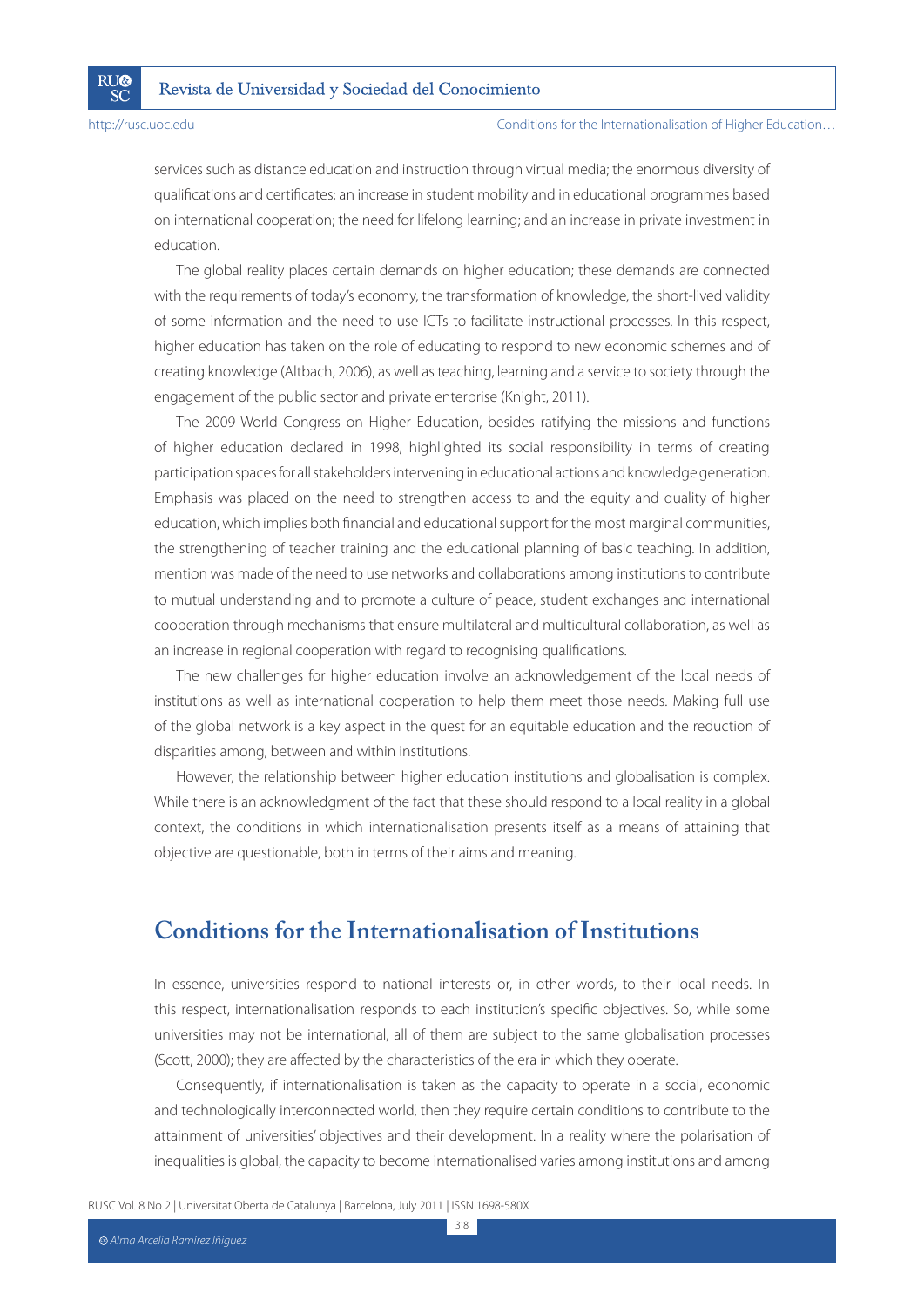**RI**I®

SČ

#### Conditions for the Internationalisation of Higher Education…

people, in such a way that those with qualities concordant with the characteristics of globalisation have a greater chance of inclusion in international dynamics than those operating in a less favourable social and economic context.

The factors determining the conditions for higher education institutions to become internationalised are manifold. On a micro level, Agnew and van Balkom (2009) identified student motivation, an institution's demand for international experiences and the extent to which lecturers take part in international activities. On a meso level, a priority strategy includes noteworthy aspects such as financial support, an institution's mission and its link to culture. The macro level includes specific state funding, the relationship between graduates and the business community, students' preparation to join the worldwide labour force and the extent to which curricula include the construction of the international community.

Under this logic, Altbach and Knight (2007) mention that certain countries are admitting more and more international students into their universities in order to gain prestige and generate income. In the European Union, for example, academic internationalisation is part of economic and political integration. Currently, the Bologna Plan has harmonised academic issues in order to ensure compatible structures, transferable credits and equality in qualifications. In accordance with the afore-mentioned authors' analysis, the tendency towards internationalisation is on the up; however, there are a number of elements that may facilitate or hinder it, such as:

Political realities and national security. A fear of terrorism, limitations on studying certain topics or visa requirements.

Government policies and the cost of studies. Policies on the cost of tutoring and paperwork for visas and other documents.

Enlargement of national capacity. An interest in studying abroad or enrolling on international programmes may decrease as countries increase higher education access requirements, particularly on masters' and doctoral programmes.

English. The growing use of English as a vehicular language in research and teaching may arouse interest in international programmes.

Internationalisation of the curriculum. Students are able to find useful international programmes in keeping with their interests.

e-Learning. The international recognition of degrees will make the role of distance education broader.

Private sector. Private education is the fastest growing segment, though only a part of it is international.

Quality assurance and monitoring. This is the problem that assessors on an international scale have criticised the most, although the necessary measures to solve it have not yet been taken.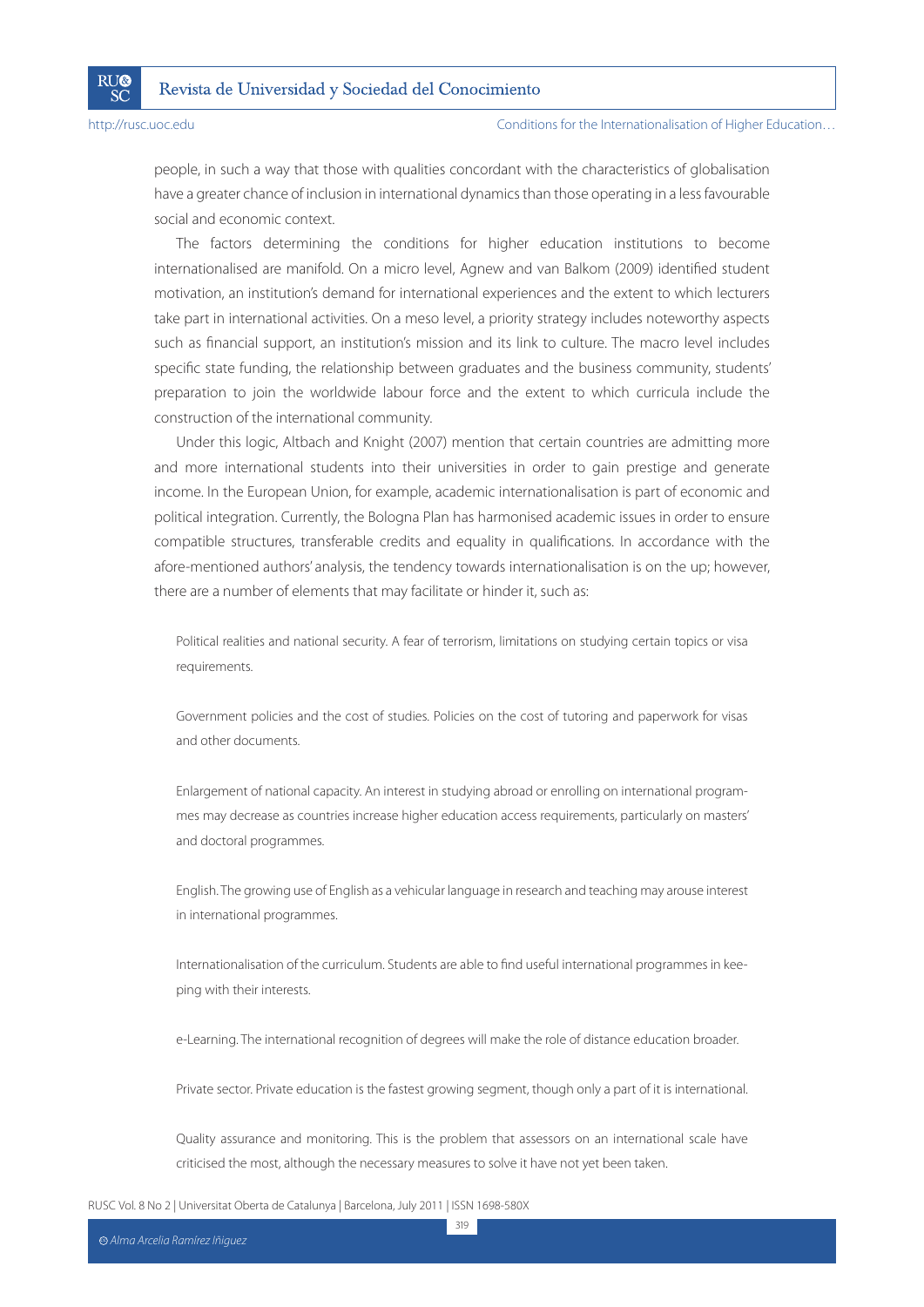

**RI**I®

SČ

Conditions for the Internationalisation of Higher Education…

Student mobility and the chance for institutions, people and governments to support internationalisation processes are conditioned by personal, institutional, political and financial factors. These refer to valuing one or more languages above others, the training priority in certain disciplines and professional degrees more closely linked to technological and economic development, and limitations on a financial and social scale that means that some people will have access to education while others will not.

In regions like Latin America and Africa (Ávila, 2007; Otieno, 2009), some progress has been made on the conditions for internationalisation in line with the characteristics that this process entails, but in comparison to the United States and Europe, the achievements have been slow. These conditions represent challenges that can be summed up as:

Institutional disadvantages. A lack of organisational strategies and polices aimed at internationalisation and of funding focused on that process.

Quality of educational processes. In the case of Latin-American institutions, international programmes do not explicitly address improvements in quality. In Africa, there is some concern about the low quality of African universities' academic programmes, which gives rise to mistrust when it comes to choosing the region's universities and hinders their internationalisation.

Incomplete internationalisation strategies. A lack of an international vision of the higher education system as a whole, without it focusing solely on people. In Latin-American institutions, strategies that encompass all educational dimensions are required: teaching, educational programmes and a focus on knowledge. In the case of Africa, what stands out is a lack of cooperation in the field of research and of the region's representation of research, meaning that its status is marginal.

Student mobility. In both regions, there is a need to promote mobility programmes and systems that facilitate student exchanges and the recognition of studies undertaken in different countries.

The elements that facilitate or hinder the internationalisation of higher education institutions are varied; it is therefore necessary to specify certain nuances that are country and region dependent. It is evident that, in a region like the European Union, where economic and political integration processes have been consolidated, an exchange of educational processes is more feasible. Likewise, the economic, political and social stability of a region favourably conditions internationalisation processes.

The conditions of intercommunication among institutions can be divided into three structural levels of education: the system, the institution and people. In each one, inclusion and exclusion processes inherent to the characteristics of internationalisation are established. The analysis performed by Altbach (2006) and Teichler (2004) points out that internationalisation currently takes place among equals or, in other words, among institutions, countries and regions with similar economic, political and cultural systems. In this context, universities located in societies with developed economies,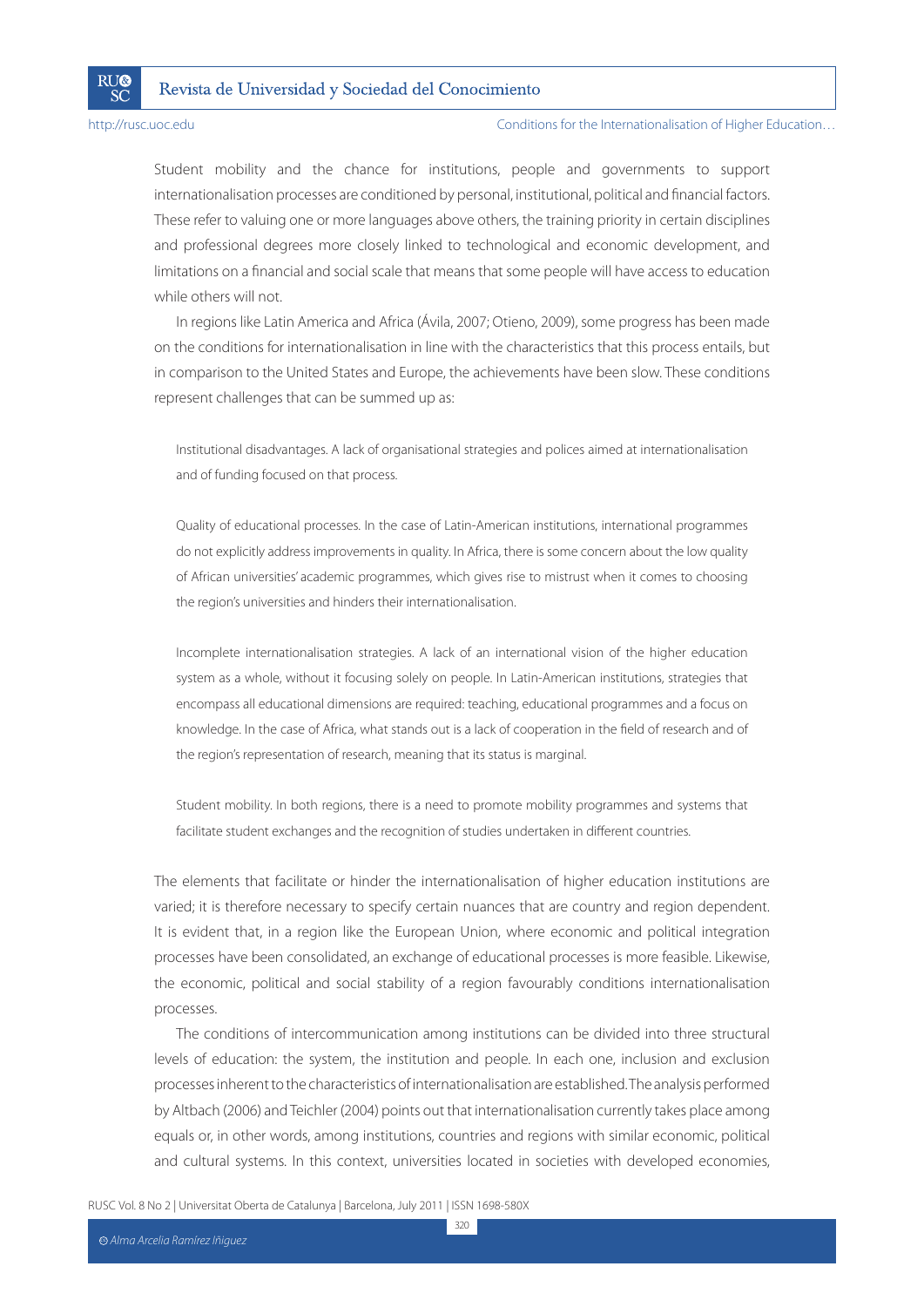**RI**I®

SČ

Conditions for the Internationalisation of Higher Education…

technological production, access to information systems and similar codes of values and languages (command of English as a first or second language and knowledge production concordant with market needs) will be included in a global world. Thus, those that have the capacities to blend with the dominant forms of internationalisation will be able to be included, but not all of them will manage to achieve that. On the basis of the north-south divide (included-excluded), systems will try to join in by encouraging student and academic mobility, access to information technology and scientific media, and by constructing a curriculum focusing on the demands of the global reality, although none of this will provide an assurance of a quality education that responds to the characteristics and needs of the most immediate context.

The complexity of the higher education, globalisation and internationalisation relationship is thus revealed. On the one hand, internationalisation tends to increase the permeability of established borders as a result of the particular characteristics of globalisation, and to respond to the demands of the dominant world market. On the other, the functions of higher education – aimed at strengthening national cultures, fostering critical capacities and contributing to the development of more egalitarian societies in regional contexts – are hindered in the quest for inclusion in international education spaces and the advantages that they bring.

# **An Inclusive View of Internationalisation: Some Indicators**

The conditions in which many higher education institutions worldwide are currently working do not meet the necessary requirements for effective internationalisation. While globalisation has made the limits imposed by borders more flexible, facilitating freer trade relations and enabling people's mobility, the impact has not been the same for every citizen around the world; in the case of education, the situation is no different.

To achieve an internationalisation that does not exclude people, institutions or countries, it is necessary to re-think the characteristics that are currently considered crucial for internationalisation. While they have so far been those that the global reality itself has demanded, it is considered essential to adopt a critical stance in favour of a more inclusive, comprehensive internationalisation. Thus, the following indicators are established as part of a more inclusive view of internationalisation:

- 1. Political will. This should be present not only on a national scale, but also on an international scale, to ensure that efforts to improve the quality of education and to allocate more funding to this level of education are not addressed solely at the institutions of one nation. Rather, the higher education situation in countries that have greater difficulties in terms of becoming internationalised should be analysed more.
- 2. Integral socioeconomic attention. To ensure that higher education institutions manage to overcome their problems of interconnecting with others on regional and international scales,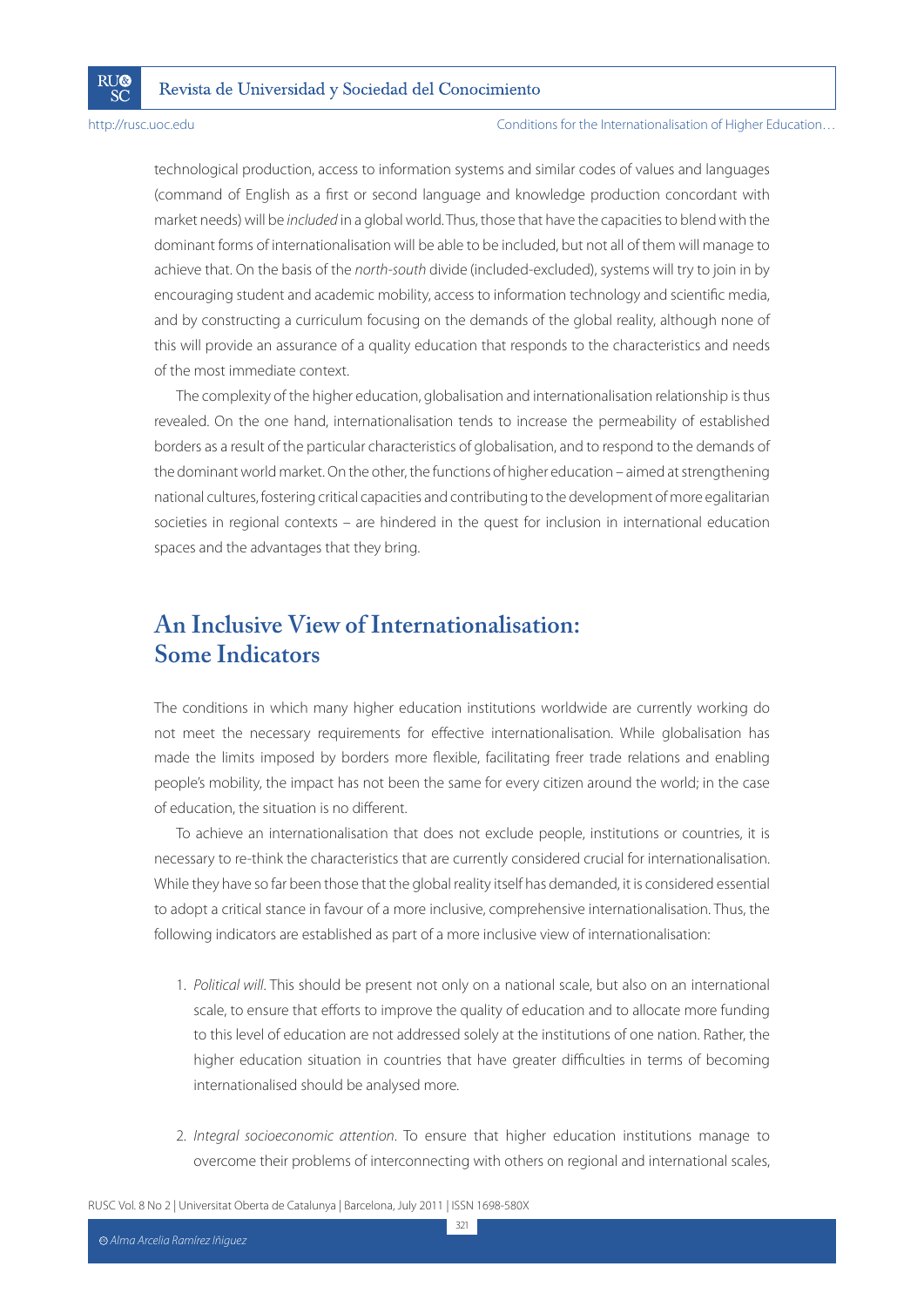**RU®** 

SČ

Conditions for the Internationalisation of Higher Education…

it is necessary, in a parallel and joint manner, to attend to the problems that populations are experiencing, which affect their access to education and their integration into society. Taking account of the relationship between higher education and the context, cooperative policies on a global scale are required to address the problems of the context in which higher education is located, by considering the education-society relationship.

- 3. Assessment of knowledge in keeping with the contexts. Although learning and having a knowledge of English or technological advances have been considered as necessary conditions for operating in global dynamics, it is essential to draw on knowledge areas that are relevant in the societies where the institutions are located. This will become possible as the economic processes with the power to move resources from one place to another begin to draw on the particular characteristics of the societies in which they invest, employ labour and make their trading profits. This should be done in a way that does not make these societies feel as if they are in a relationship of exploitation, but rather of exchange.
- 4. Mutual mobility. While borders have become permeable for trade exchanges, this is not necessarily the case for people. The obstacles impeding the free movement of individuals are becoming greater, and mobility options have to go through several filters involving an assessment of the type of person who wants to be in a country other than his or her own. In this respect, a promotion of mobility is required beyond the stigmas that point towards an institution or country as being the most appropriate one for undertaking a course of study. It is within a logic of intercultural exchange where there are notable benefits of undertaking a course of study or research internships in countries that, due to prejudice, are not considered academically attractive. This will require greater mobility of lecturers and researchers, through whom institutions will enhance their teaching and research processes.
- 5. Involvement of all socioeducational stakeholders. Those responsible for granting public or private funding, institutional authorities, the student and academic community and the representatives of various labour market sectors, as well as those involved in scientific, economic and cultural areas, should democratically participate in decisions taken on higher education.

# **Conclusions**

To ensure that the internationalisation of education does not become an area in which the processes of exclusion and social inequality are replicated, it is essential to perform an analysis of the determining factors and of the contexts in which the intention is to globally connect educational processes. The importance of higher education as a means of combatting social inequalities and fostering the scientific, technological and social growth of a society is an objective that must not be overlooked.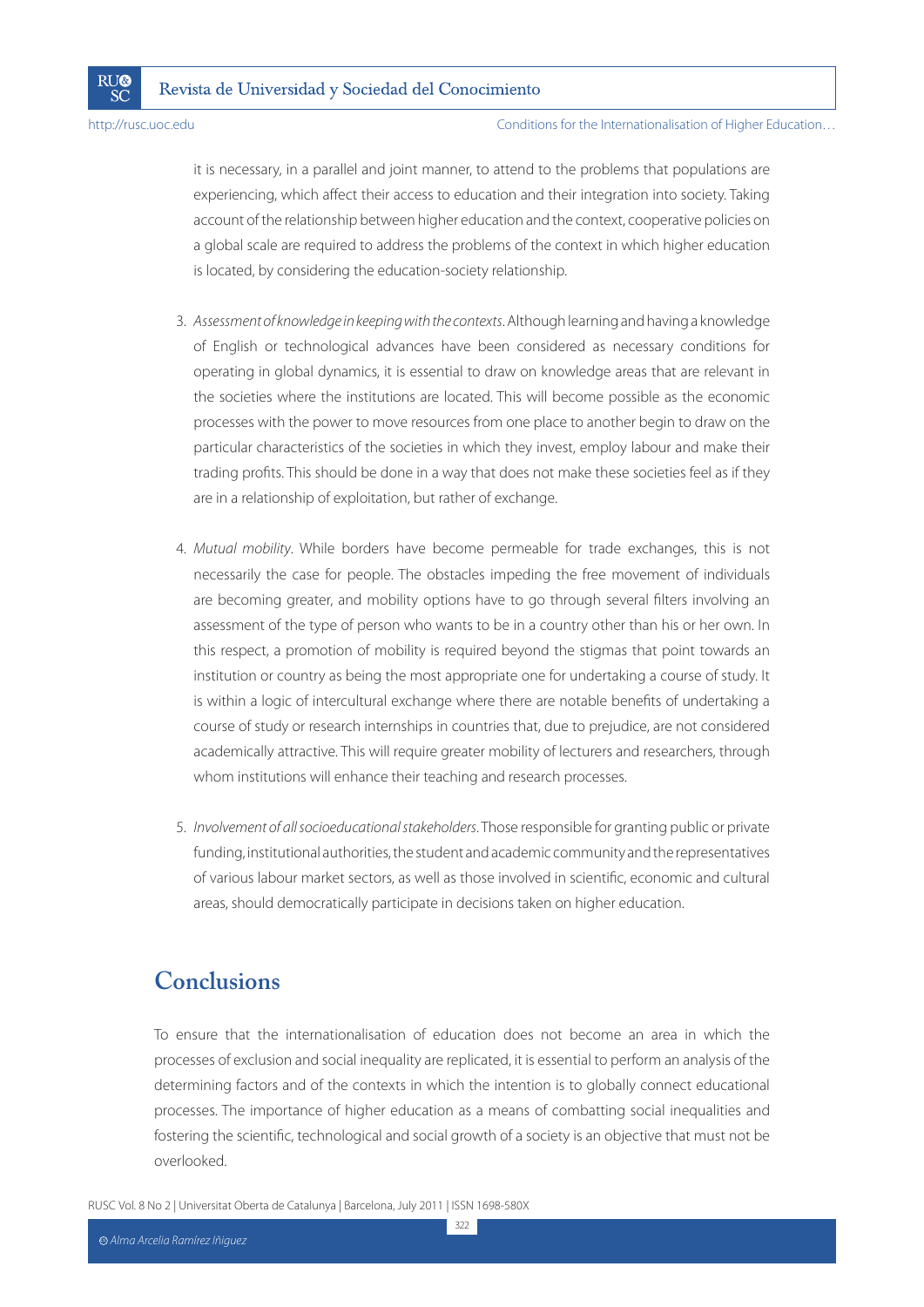**RI**I®

SČ

Conditions for the Internationalisation of Higher Education…

While globalisation offers the potential for growth through the development of ICTs, the liberation of markets and the enlargement of borders, it must be said that these aspects only reach a minority of people. Consequently, in order to train citizens that are critical, proactive and open to difference, the internationalisation of higher education should be considered in terms that encompass the differences among countries and their respective needs, and not just the demands of the market.

# **References**

- AGNEW, Melanie; van BALKOM, W. Duffie (2009). "Internationalization of the university: factors impacting cultural readiness for organizational change". Intercultural Education. Vol. 20, No 5, pages 451-462.
- ALTBACH, Philip (2006). "Globalization and the University: Realities in an Unequal World". In: Philip Altbach, James Forest (eds.). International Handbook of Higher Education. Dordrecht: Springer. Pages 121-139.
- ALTBACH, Philip; KNIGHT, Jane (2007). "The Internationalization of Higher Education: Motivations and Realities". Journal of Studies in International Education. Vol. 11, No 3-4, pages 290-305.
- ÁVILA, Jocelyne (2007). "The Process of Internationalization of Latin American Higher Education". Journal of Studies in International Education. Vol. 11, No 3-4, pages 400-409.
- BAUMAN, Zygmunt (2001). La globalización. Consecuencias humanas. Mexico: FCE. 165 pages.
- BECK, Ulrick (1998). ¿Qué es la globalización?. Barcelona: Paidós. 224 pages.
- Education for All Global Monitoring Report (2010). Paris: UNESCO. 510 pages.
- FRIEDMAN, Thomas (2006). La Tierra es plana: breve historia del mundo globalizado del siglo xxi. Madrid: MR Ediciones. 495 pages.
- GARCÍA, Néstor (2000) La globalización imaginada. Buenos Aires: Paidós. 238 pages.
- Higher Education in a Globalized Society (2004). Paris: UNESCO. 27 pages.
- KNIGHT, Jane (2011). "Five Myths about Internationalization". International Higher Education. Vol. 62 (winter), pages 14-15.
- LEIVA, Álvaro (2009). "El líder global". In: Encarnación Soriano (coord.). Vivir entre culturas: una nueva sociedad. Madrid: La Muralla. Pages 179-203.
- MARTIN, Hans-Peter; SCHUMANN, Harold (1998). La trampa de la globalización. El ataque contra la democracia y el bienestar. Madrid: Taurus. 319 pages.
- OTIENO, James (2009). "Internationalization of Higher Education in Africa: Developments, Emerging Trends, Issues and Policy Implications". Higher Education Policy. Vol. 22, No 3, pages 263-281.
- RIVERO, José (2006). "Globalización, educación y pobreza en América Latina". In: Xavier Bonal (ed.). Globalización, educación y pobreza en América Latina. ¿Hacia una nueva agenda política? Barcelona: CIDOB. Pages 67-97.
- SCOTT, Peter (2000). "Massification, Internationalization and Globalization". In: Peter Scott (ed.). The Globalization of Higher Education. Buckingham: SRHE and Open University Press.

RUSC Vol. 8 No 2 | Universitat Oberta de Catalunya | Barcelona, July 2011 | ISSN 1698-580X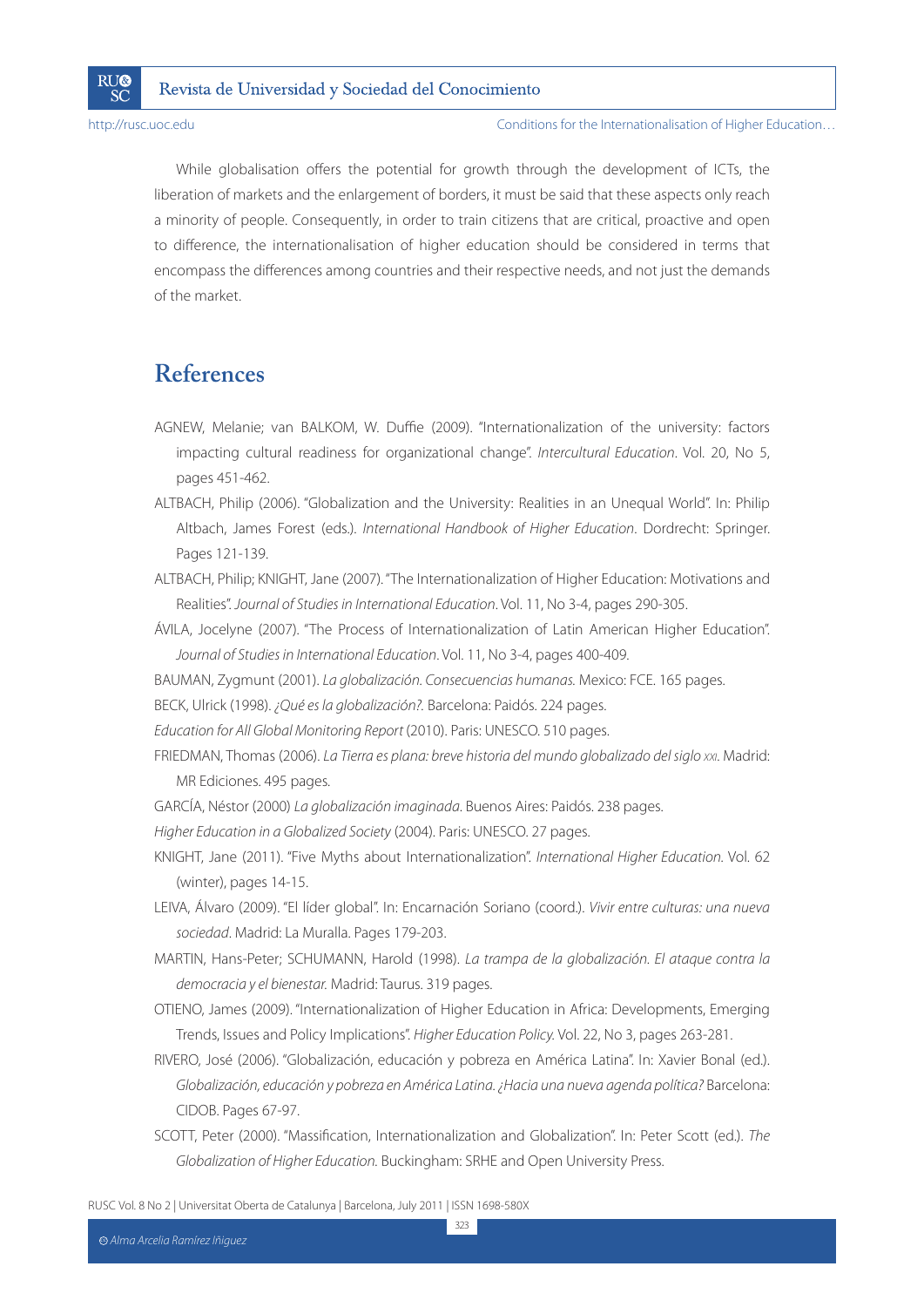

Conditions for the Internationalisation of Higher Education…

- TEICHLER, Ulrich (2004). "The changing debate on internationalization of higher education". Higher Education. Vol. 48, pages 5-26.
- UNESCO (2009). "The New Dynamics of Higher Education and Research for Societal Change and Development". In: World Conference on Higher Education (Paris, 5-8 July 2009). 14 pages.
- World Declaration on Higher Education for the 21st Century: Vision and Action. (1998). Paris: UNESCO. 12 pages.
- World Development Report: Reshaping Economic Geography (2009). Washington, D. C.: World Bank. 300 pages.
- World Migration Report 2010. The Future of Migration: Building Capacities for Change (2010). Geneva: International Organization for Migration. 272 pages.

### About the Author

Alma Arcelia Ramírez Iñiguez almarceliar@gmail.com

Doctoral Student in Education and Society, University of Barcelona; Grantholder, National Council of Science and Technology (CONACYT), Mexico

Degree in Education awarded by the National Autonomous University of Mexico, research master's degree in Education awarded by the Autonomous University of Barcelona and doctoral student on the Education and Society programme at the University of Barcelona. Her professional career has focused mainly on the assessment of educational programmes and of teaching in the area of higher education. In addition, she has worked as an adjunct lecturer in subjects centred on teaching and educational assessment, and has taken part as an instructor in workshops for teachers on related topics. Within the Research Group on Intercultural Education (GREDI) at the University of Barcelona, she is currently writing her doctoral thesis on schools as a social inclusion factor in the case of migrant child labourers in Mexico. Her lines of research are inclusive education, education for vulnerable groups and migration.

Edifici de Llevant, 2a planta Passeig de la Vall d'Hebron, 171 08035 Barcelona Spain